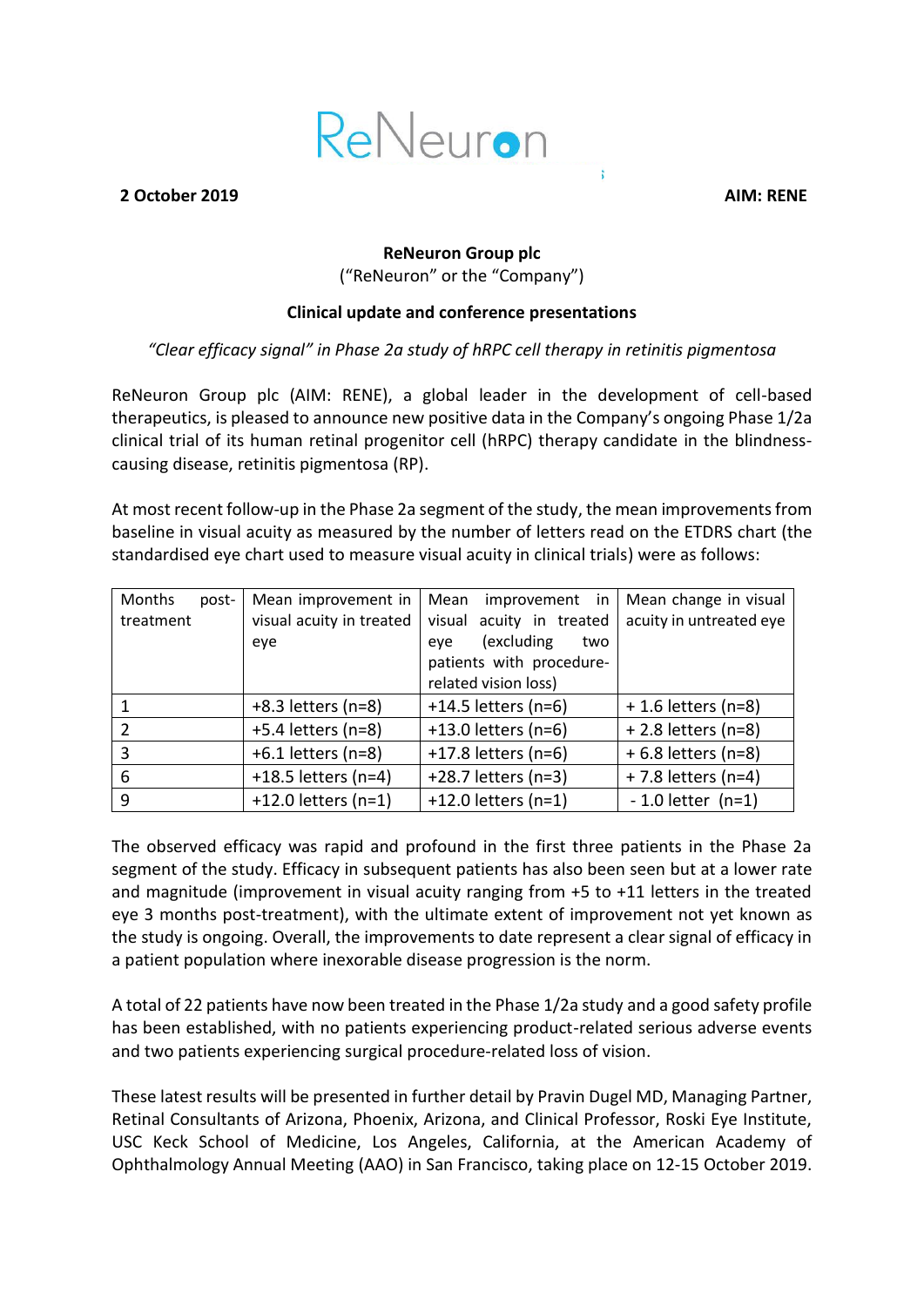Dr Dugel will present in a Late Breaking Developments session at the meeting on 12 October 2019.

Olav Hellebø, Chief Executive Officer of ReNeuron, will give a presentation in the Gene and Cell Therapy Spotlight session during the Ophthalmology Innovation Summit (OIS@AAO) on 10 October 2019, preceding the AAO meeting.

# **Dr. Pravin Dugel commented:**

"I am looking forward to presenting and discussing these encouraging data at the upcoming AAO meeting in San Francisco. I believe that we are seeing a clear signal of efficacy in this patient population where any gain in vision, let alone the levels seen in some of these patients, is so hard to come by and so very much appreciated."

RP is a group of hereditary diseases of the eye that lead to progressive loss of sight due to cells in the retina becoming damaged and eventually dying. The Company's RP clinical programme has been granted Orphan Drug Designation in both Europe and the US, as well as Fast Track designation from the FDA.

The Phase 1/2a clinical trial is an open-label study to evaluate the safety, tolerability and preliminary efficacy of ReNeuron's hRPC stem cell therapy candidate in patients with advanced RP. The Phase 2a segment of the study, which uses a cryopreserved hRPC formulation, enrols subjects with some remaining retinal function and is being conducted at two clinical sites in the U.S. – Massachusetts Eye and Ear in Boston and Retinal Research Institute in Phoenix, Arizona.

ReNeuron's hRPC cell therapy candidate offers a number of potential advantages over alternative approaches to the treatment of RP. Firstly, the cell therapy candidate is independent of the many specific genetic defects that collectively define RP as a disease, thereby allowing a much broader potential patient population to be eligible for the treatment. Secondly, the cells are cryopreserved, enabling on-demand shipment and use at local surgeries and hospitals. Finally, the cells are injected directly to the site of retinal degeneration, allowing a greater chance of anatomic restoration of photoreceptor function.

The Company will continue to generate further longer-term follow up data from the ongoing Phase 1/2a study. In parallel, the Company will consult with its advisers and regulatory authorities in Europe and the US in order to design and agree the future clinical development programme for its hRPC cell therapy candidate for the treatment of RP.

# **Olav Hellebø, Chief Executive Officer of ReNeuron, commented:**

"We are greatly encouraged by the latest efficacy data from the ongoing Phase 1/2a clinical study of our hRPC cell therapy candidate in patients with RP. It is especially gratifying to see positive data given the inherent challenge in addressing a disease as complex as RP and we look forward to further progressing the clinical development of this promising cell therapy candidate."